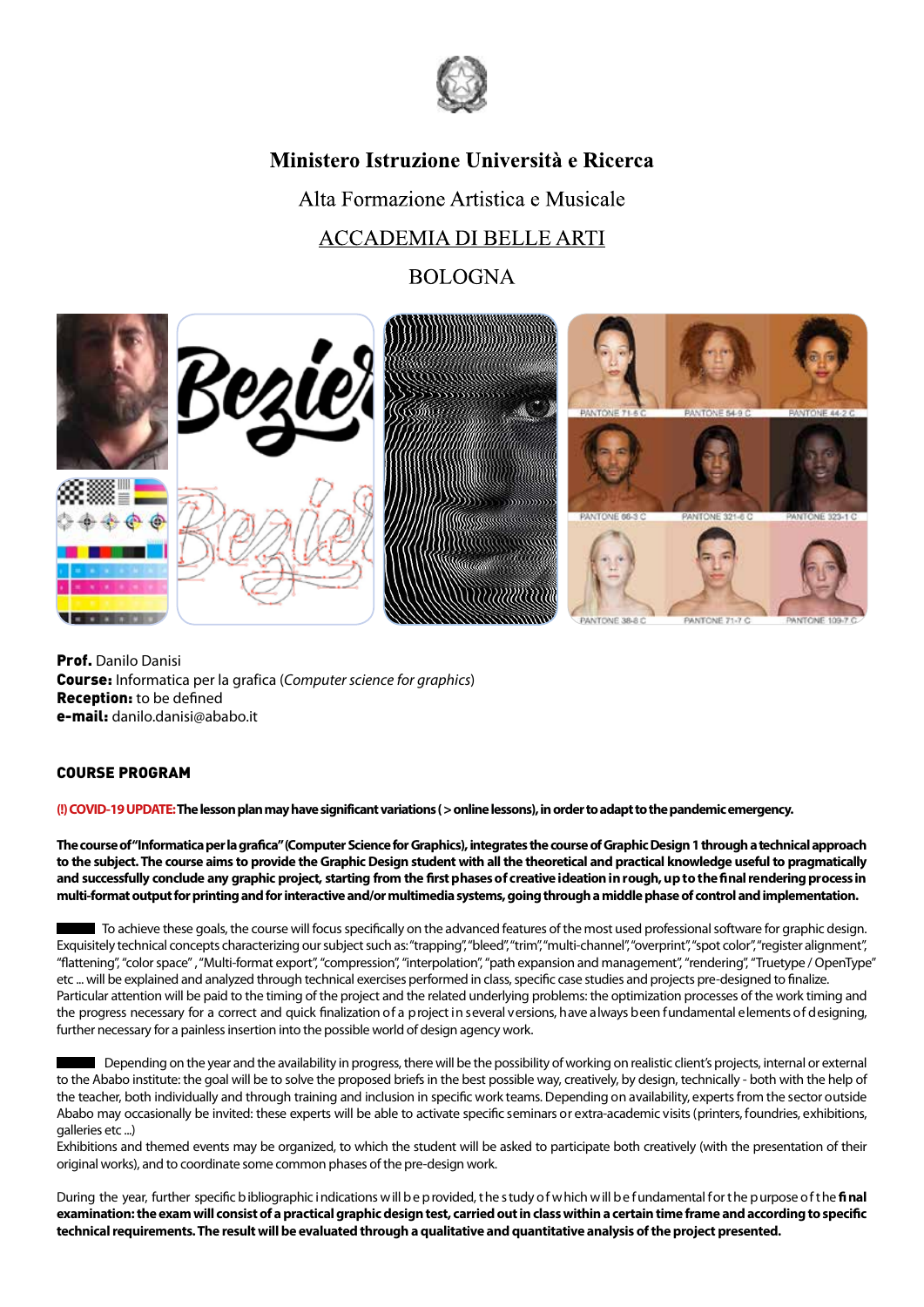#### Bibliography:

**o** 

1a) - *Gavin Ambrose/Paul Harris,* **Fondamenti di Grafica** (seconda edizione aggiornata), 2011, Logos Ed.

1b) - Dabner David; Stewart Sandra; Zempol Eric, **Graphic Design**, Principi di progettazione e applicazioni per la stampa, l'animazione e il web, 2015, HOEPLI

2) Digital notes provided by the teacher

3) Lecture notes at: Copisteria Burchiellaro, Via Zamboni 66/a, Bologna

We recommend that you read the following texts:

- *David Bann*, **La stampa oggi. Tecniche, materiali, processi***.* Logos Ed., 2007

*- Yolanda Zappaterra*, **Professione: grafico editoriale**, 2008, Logos ed.

#### Curriculum (extract):

Born in Naples and moved to Bologna in 1992, he graduated from the **DAMS Visual Arts** and graduated in painting at the **Academy of Fine Arts in Bologna**, with discussions on **multimedia and interactive synaesthesia**. His favorite field of investigation, both at a theoretical and productive level, has always been that of the relationship between music, image, technologies and graphic design. The first experiences of programming, computer graphic and sound-design, began in the early years, in which he curated graphics and soundtracks of video games and multimedia products 8/16 bit of the **European Demoscene** becoming part of some international crew of coders including *Abyss group, IOD, Genius Art* and collaborating in the production of products such as *Total Parody, Audiowave collections, X-Tazy* and others.

After earning a master's degree in airbrush illustration at the ILAS in Naples, he moved to Bologna where he simultaneously attended the DAMS visual arts and the Academy of Fine Arts which serve him to combine scientific theory and practice of art. It was in 1998 that he began to deal with graphic design with continuity, taking his first steps in the Bolognese underground culture. In 2000 he founded the creative duo **Blanka y Negro**, specialized in the production of posters and graphics with a pop-functionalist trend. Among the favorite poster design projects made in this time, we remember those made for artists of the underground and international jazz scene: *Collettivo Bassesfere, Fabrizio Puglisi, Paolo Fresu, Uri Caine, Zeena Parkins, Oliver Lake, Han Bennink, Antonello Salis.*  After being selected as an emerging artist at the **Iceberg 2003 Festival** in the graphic design category, he began working as an art at some communication agencies and institutional bodies including: *Jack Blutharsky* (Bologna), *DireFareCreare* (Modena), *QxMedia* (Bologna / London), *Cassero* (Bologna), *WePromo* (Bologna / Naples).

In 2003 he founded **fecooonde.eu**, his own studio of design and creative processes. In 2004 he began his career as a teacher at the **Academy of Fine Arts in Bologna** in various courses related to graphic design and digital applications. Later he will teach in the ABA of Ravenna, Verona, Naples and in professional training institutions including: Ladis, Aldini Valeriani Foundation, Salesiani Institute, Cerform, Ant. **From 2013 to 2019 he was coordinator of the Ababo graphic design course** and graphic consultant of institutional communication.

He has organized, curated and participated as an artist, curator or designer in various exhibitions, including: *Ha organizzato, curato e partecipato come artista, curatore o designer a varie esposizioni, tra cui: "Iceberg - giovani artisti Bologna" (2003, Bologna), "Via Zamboni V.R." (2004, Bologna), "GDD1.0" (2005, Bologna), "Typecon" (2008, Buffalo, USA), "L'isola che non c'è" (2008, Sant'Antioco), Fare Digitale (2006, Accademia di Belle Arti di Bologna), Exit Strategy 1,2,3,4 (dal 2006, Bologna), Entrance Strategy (2006, Buffalo, USA), Un Chilo e 1/2 di grafica fresca (2007, Bologna), Segnali di guerra (2016, Trento)* ed altre.

Among the exhibition and cultural events organized in the Academy, in 2013 he designed *Synaesthetic Modules* a synaesthetic-multimedia event for **ArtWhiteNight 2013** in collaboration with Apparati Effimeri and Concrete Acusmatica Bologna, subsequently containing 10 further thematic meetings on new digital and synaesthetic technologies. The *Synaesthetic Modules* event opens and actually inaugurates the Academy of Fine Arts of Bologna for the first time since 2013 with a new and renewed cycle of annual exhibitions on the occasion of the Bolognese ArtWhiteNights linked to the **ArteFiera** main event. Further workshops and cycles of meetings related to graphic design and digital culture, as well as educational projects of relevance are among others: *Circonferenze*  (2013/2014) cycle of 12 meetings related to visual design hosting local design studios including, *Aiap Bologna*, *Chialab, Ldb, Kitchen, An Other Studio*, Anonima Impressori and others. **Synaesthetic** Source #1 (2015) multimedia synaesthetic installation in collaboration with the artist *Mikkel Garro*, where the audience through a Midi musical keyboard interact synaesthetically with visual projections of architectural mapping on the *Pozzo del Terribilia* in the Academy courtyard. Among other things, the project sees the joint collaboration of electronic music students from the **G.B. Martini of Bologna** together with those of the Academy of Fine Arts of Bologna, with a view to renewed collaborative relationship between the two institutions. *8TT8* (2016), series of 8 meetings on graphic design hosting national and international professionals, in collaboration with prof. *C.Branzaglia*, including *Gianni Sinni, Martin Romeo, Elio Carmi, James Clough, Lorella Pierdicca, Mirko Pajè* and others. *Poster for the City* institutional poster design project for the *Municipality of Bologna*, selected and exhibited at the **PNA design in Florence** in recent September 2018. Annual interactive interface and interaction design workshops with professionals *Martin Romeo, Michele di Pasquale, Mikkel Garro, Ivan Venturi*. *Water Design Exhibition* (2015) and *Salone del Mobile in Milan*, with the collaboration of prof. E. Lomi. Ababo Panopticon series of meetings (2017), in collaboration with profs. M. Rivelli and S. Pellegrini. Ugola, reactive multimedia installation for ArtWhiteNight2018, created together with the students of the Graphic Design 1 course.

In his recent training, an enrollment in the **Electronic Music Course of the G.B. Martini in Bologna**, a training internship in **Arduino technology**, and a recent **certificate in Videogame design**. He currently dedicates much of his time to teaching, musical experimentation and researching new practices and processes of aesthetic and design research.

Data: 30/10/2020 Firma:

Delfi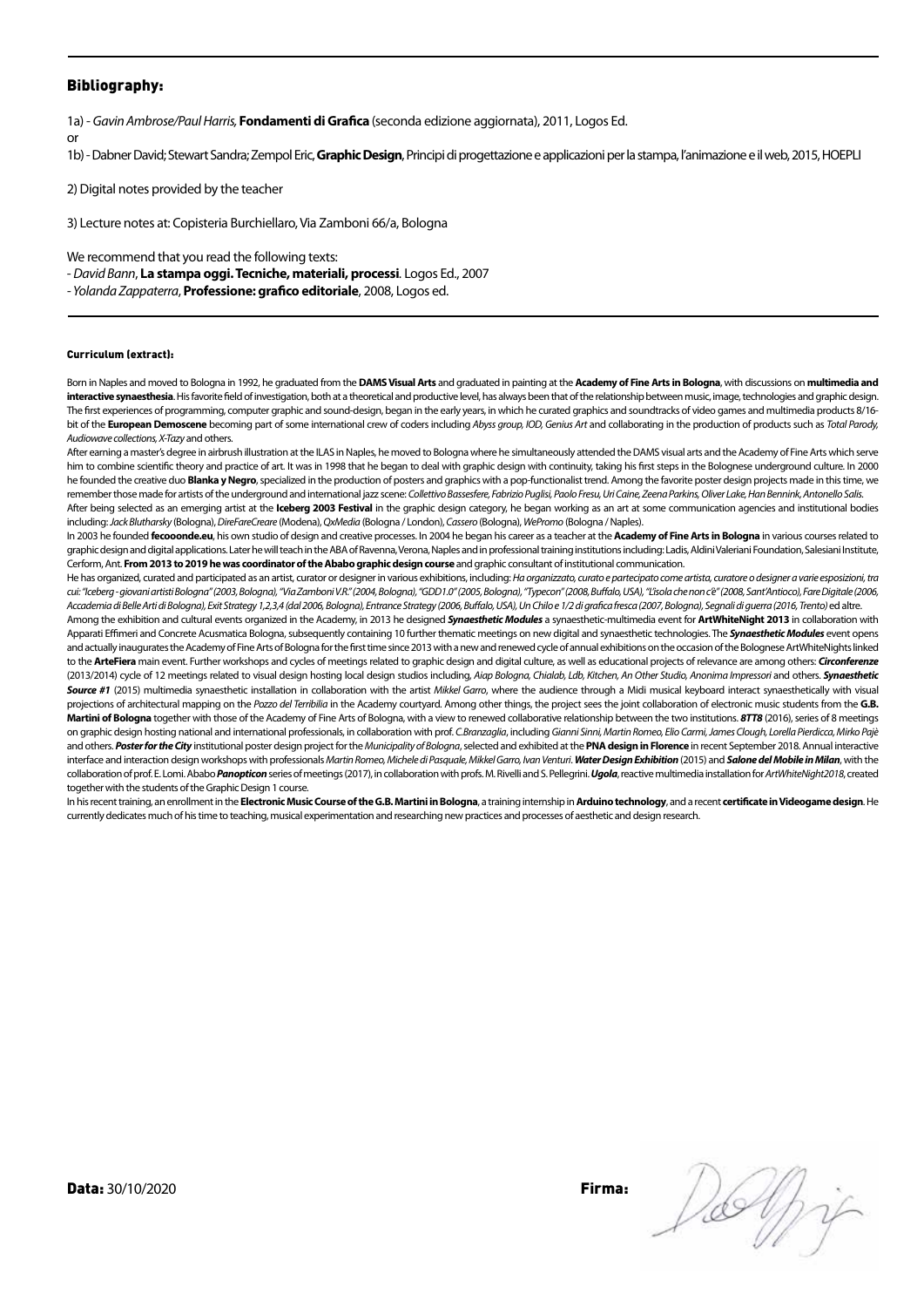

## Ministero Istruzione Università e Ricerca

Alta Formazione Artistica e Musicale

# **ACCADEMIA DI BELLE ARTI**

**BOLOGNA** 



Prof. Danilo Danisi Materia di insegnamento: Informatica per la grafica Ricevimento: da definire e-mail: danilo.danisi@ababo.it

### Programma della materia

**(!) AGGIORNAMENTO COVID-19: Il programma delle lezioni potrebbe subire variazioni se effettuato in modalità online, in adeguamento alle nuove necessità, disposizioni e normative relative all'emergenza pandemia. (a.a. 2020/2021)**

**Il corso di Informatica per la grafica, affianca ed integra il corso di Progettazione Grafica 1 attraverso un approccio alla materia decisamente tecnico. Il corso intende fornire allo studente di Graphic Design tutte quelle conoscenze teoriche e pratiche utili a concludere pragmaticamente e con successo qualsiasi progetto grafico, a partire dalle prime fasi dell'ideazione creativa in rough, fino al processo di resa finale in output multiformato per la stampa e per sistemi interattivi e/o multimediali, attraversando una fase mediana di controllo ed implementazione.**

 Per raggiungere questo scopo, il corso si concentrerà nello specifico sulle funzionalità avanzate dei più utilizzati software professionali per la progettazione grafica. Concetti squisitamente tecnici caratterizzanti la nostra materia quali per esempio: "trapping", "abbondanza", "rifilo", "multicanale", "sovrastampa", "tinta piatta", "allineamento dei registri", "flattening", "spazio colore", "esportazione in multiformato", "compressione", "interpolazione", "espansione e gestione dei tracciati", "renderizzazione", "Truetype / OpenType" etc… verranno spiegati ed analizzati tramite esercitazioni tecniche eseguite in classe, case studies specifici e progetti pre-progettati da finalizzare.

Verrà posta una particolare attenzione sul timing di progetto e sulle relative problematiche soggiacenti: i processi di ottimizzazione della tempistica di lavoro ed il progress necessario ad una corretta quanto veloce finalizzazione di un progetto in più versioni, sono da sempre elementi fondamentali del fare progettuale, ulteriormente necessari ad un inserimento indolore nell'eventuale mondo del lavoro d'agenzia.

 A seconda dell'anno e delle disponibilità in corso, ci sarà la possibilità di lavorare su committenze realistiche, interne o esterne all'istituto Ababo: l'obbiettivo sarà quello di risolvere al meglio, creativamente, progettualmente e tecnicamente i briefs proposti, sia con l'ausilio del docente, sia singolarmente, sia attraverso la formazione e l'inserimento in team di lavoro specifici. Visto il successo delle esperienze negli anni passati, a seconda delle disponibilità, potranno essere invitati saltuariamente esperti del settore esterni ad Ababo, che potranno attivare seminari specifici o visite extra accademiche utili dal punto di vista formativo-didattico (tipografie, fonderie, mostre, gallerie etc…)

Potranno essere organizzate mostre ed eventi a tema", ai quali verrà chiesto allo studente di partecipare sia creativamente con la presentazione di propri lavori originali, sia di coordinare alcune fasi comuni del lavoro di pre-progettazione.

Durante l'anno verranno fornite ulteriori indicazioni bibliografiche specifiche, il cui studio in alcuni casi si rileverà fondamentale **ai fini dell'esame:**  quest'ultimo verrà effettuato secondo diversi parametri di analisi qualitativa e quantitativa del lavoro svolto durante l'anno e verterà principalmente **in una prova pratica in aula di risoluzione progettuale, attraverso relativo brief creativo, di un elaborato grafico che includa tutti gli standard esecutivi/tecnici di pubblicazione entro una determinata tempistica.**